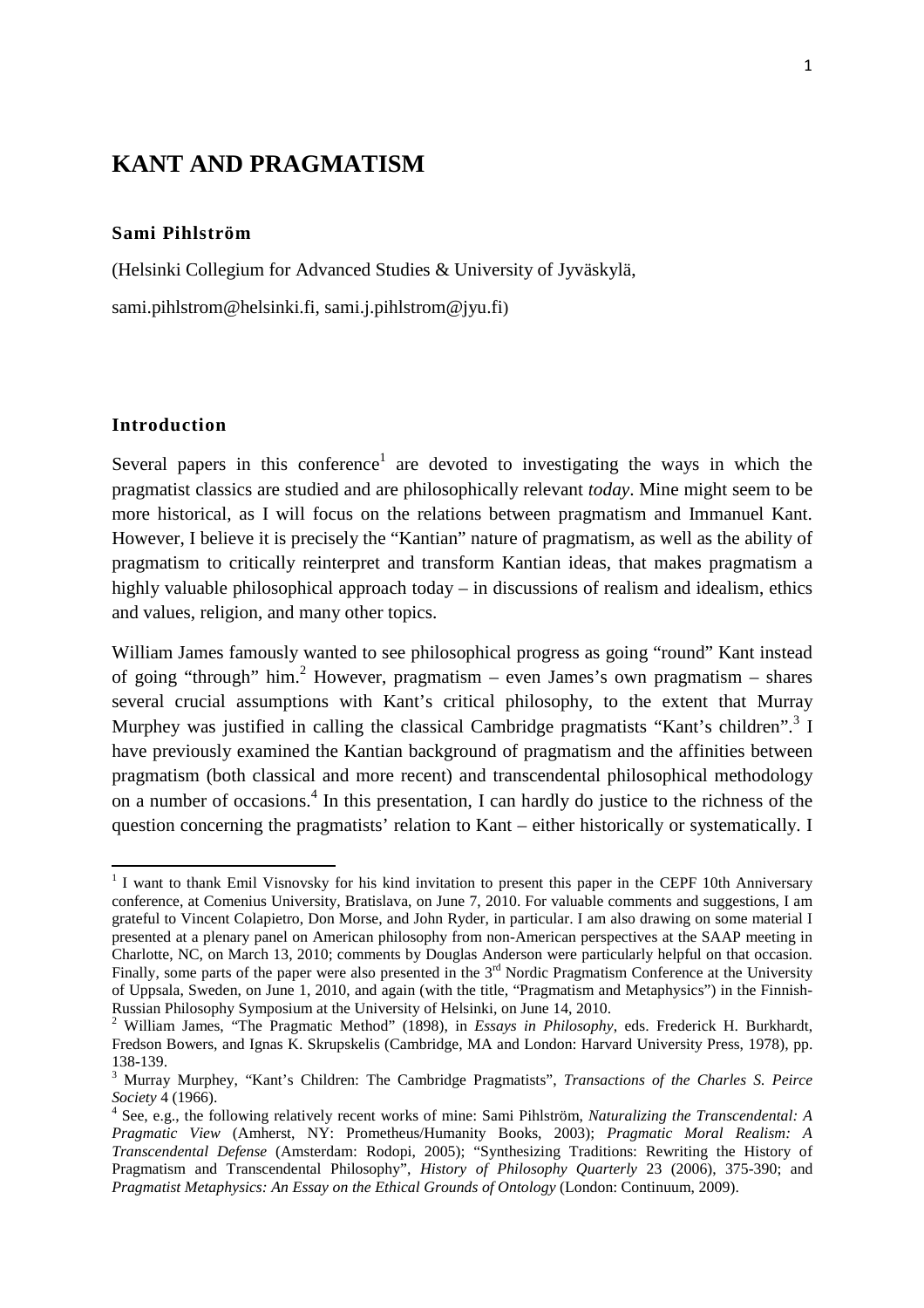do try to shed light on this topic, however, by exploring this relation through the threefold structure of Kant's critical philosophy.

Kant summarized his three *Critiques* in terms of three central questions: (1) What can I know? (2) What ought I to do? (3) What may I hope? These questions can be regarded as opening up Kant's critical philosophy with respect to (1) *epistemology and metaphysics* (i.e., the core areas of "theoretical philosophy"), (2) *ethics* (i.e., "practical philosophy"), and (3) philosophy of religion, respectively.<sup>5</sup> Both classical pragmatists – especially Charles S. Peirce, William James, and John Dewey – and late twentieth century neopragmatists – such as Hilary Putnam and Richard Rorty – have significantly contributed to all these fields of philosophy. If I had time to comment even on these five thinkers in any detail here, we might think of this paper as an attempt to fill in a 3x5 matrix: three "critical" Kantian questions and five major pragmatist philosophers responding, or at least reacting, to them, sometimes in more and sometimes in less Kantian ways. This could in a more comprehensive study easily be expanded into a 3xn matrix, adding other pragmatists' views.

As is well known, Kant sought compromises to various philosophical controversies of his times, critically synthesizing, e.g., rationalism and empiricism, realism and idealism, determinism and freedom, as well as nature and morality, among other problematic dichotomies. Similarly, pragmatism has often been put forward as a critical middle ground between implausibly one-sided extremes. For instance, for James, pragmatism is a mediator between various extreme positions that may contain some truth but are as such too narrow, in particular between the conflicting temperaments of the "tough-minded" and the "tenderminded". It is in this reconciliatory spirit that we should also undertake the task of finding some common ground between Kant and the pragmatists.

# **1. What can I know?**

 $\overline{a}$ 

In epistemology and metaphysics, virtually all the classical pragmatists attempted to walk the middle path between strong *realism* and *idealism* (or what would today be called *constructivism*). The objects of experience and inquiry are not "ready-made" but are in an important sense constructed, or at least shaped, by us in the course of our inquiries. The neopragmatists have shared this attempt by attacking metaphysical realism and aiming at something like "pragmatic realism" instead. However, a deep tension between realism and idealism (constructivism) seems to characterize the pragmatist tradition. One key problem here is that the pragmatist view according to which reality is our pragmatic construction faces a dilemma: it seems to be *either* exciting but obviously false (if causally, empirically, or factually interpreted), *or* true but trivial and unexciting (if it just amounts to the thesis that we

<sup>5</sup> I must ignore aesthetics here, though it is a central concern in the *Third Critique*. Moreover, Kant's and the pragmatists' (especially Dewey's) approaches are perhaps more divergent in aesthetics than in any other fields of philosophical inquiry. By no means do I wish to claim that the pragmatists would have followed Kant in all areas of philosophy – that would be stupid and preposterous.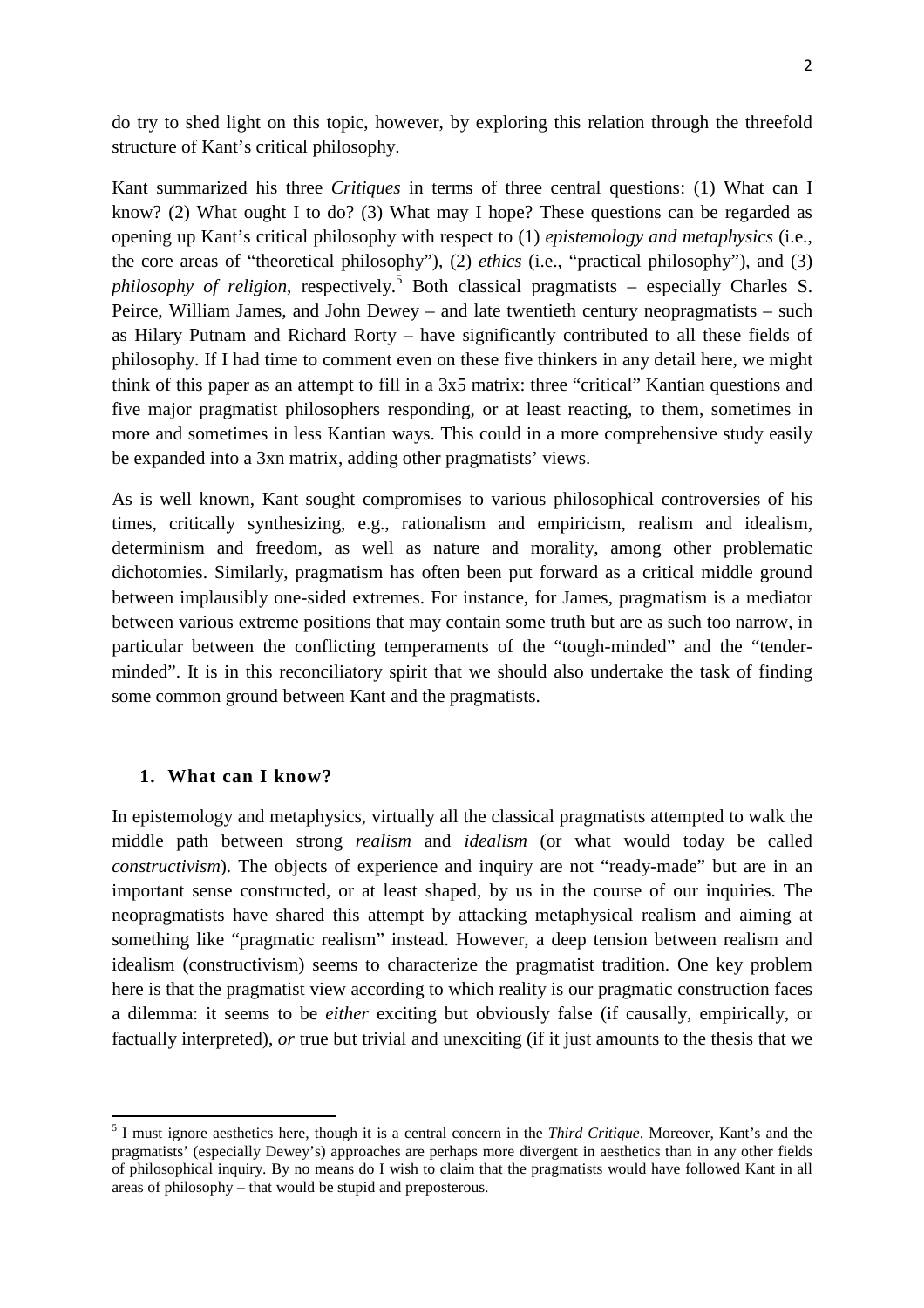construct the concepts we use for categorizing reality).<sup>6</sup> What I am suggesting is *not* that pragmatist attempts to deal with this problem should just be reduced to Kant's, nor that pragmatists should start using the Kantian "transcendental" vocabulary, but that this problem will receive a considerably enriched and nuanced "redescription" (in a quasi-Rortyan sense) when it is rearticulated in a Kantian way, distinguishing between the *transcendental* and the *empirical* levels – even though *this* distinction itself must eventually be softened ("naturalized", hence also redescribed) according to the truly pragmatist Kantian thinker.

We may start this task of redescription by noting that several philosophers – not only pragmatists – have argued that the existence and/or identity of things (entities, facts, or whatever there is taken to be in the world) is in a way or another relative to, or dependent on, the human mind, linguistic frameworks, conceptual schemes, practices, language-games, forms of life, paradigms, points of view, or something similar. Among the historically influential advocates of key variations of this "dependence thesis" – starting already from the pre-history of pragmatism, including figures only marginally involved in pragmatism, and ending up with neopragmatism – are, in addition to Kant himself (for whom the empirical world is constituted by the transcendental faculties of the mind, i.e., the pure forms of intuition and the pure concepts or categories of the understanding), thinkers like James (whatever we may call a "thing" depends on our purposes and selective interests), F.C.S. Schiller (we "humanistically" construct the world and all truths about it within our purposive practices), Dewey (the objects of inquiry are constructed in and through inquiry, instead of existing as "ready-made" prior to inquiry), Rudolf Carnap (ontological questions about whether there are certain kinds of entities can only be settled within linguistic frameworks, "internally", whereas "external" questions concern the pragmatic criteria for choosing one or another linguistic framework), W.V. Quine (ontology is not absolute but relative to a theory, language, or translation scheme), Ludwig Wittgenstein (the "essence" of things lies in "grammar", thus in the language-games we engage in, instead of transcending our languageuse and "form of life"), Putnam (there is no "ready-made world" but only scheme-internal objects), Nelson Goodman (we "make worlds", or "world versions", by employing our various symbol systems), Thomas S. Kuhn (different scientific paradigms constitute different "worlds"), Rorty (our "vocabularies" constitute the ways the world is for us, and we must "ethnocentrically" start from within the vocabularies we contingently possess), possibly even Wilfrid Sellars (the best-explaining scientific theories are the "measure" of what there is and what there is not), and others – not to forget, however, Donald Davidson's famous critique of such forms of relativism and the implicated distinction between a conceptual scheme and its allegedly scheme-neutral content, or other noteworthy criticisms of conceptual and ontological relativism.<sup>7</sup>

<sup>6</sup> See Susan Haack, *Manifesto of a Passionate Moderate* (Chicago: University of Chicago Press, 1998), especially ch. 9.

<sup>7</sup> See, e.g., Immanuel Kant, *Kritik der reinen Vernunft* (1781/1787), ed. Raymund Schmidt (Hamburg: Felix Meiner, 1990); William James, *Pragmatism: A New Name for Some Old Ways of Thinking* (1907), eds. Frederick H. Burkhardt, Fredson Bowers, and Ignas K. Skrupskelis (Cambridge, MA and London: Harvard University Press, 1975); F.C.S. Schiller, *Pragmatism and Humanism: Selected Writings 1891-1939*, eds. John R. Shook and H.P. MacDonald (Amherst, NY: Prometheus/Humanity Books, 2008); John Dewey, *The Quest for Certainty: A Study on the Relation between Knowledge and Action* (1929) (New York: G.P. Putnam's Sons,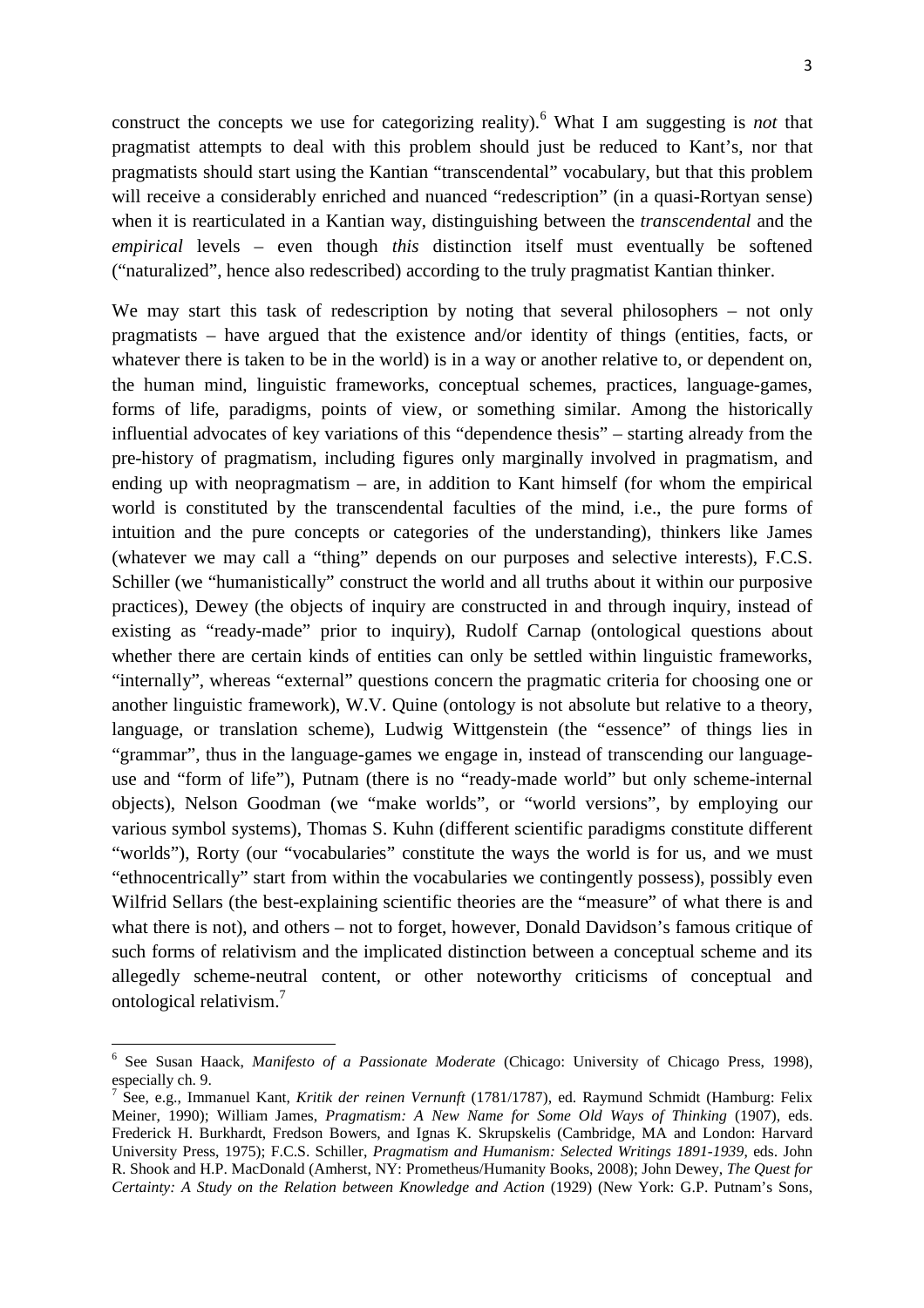In their distinctive ways, these and many other philosophers have suggested that there is no absolute world *an sich* that we could meaningfully conceptualize or cognize; if there even is such a world, as Kant held, it is a mere limit of our thought and experience, a problematic *Grenzbegriff*. What there is *for us* (*für uns*) is a world we have constructed, and are continuously constructing, relative to our schemes of categorization and inquiry. Pragmatists, however, generally follow – or at least *should* follow – Kant in embracing something like *empirical realism* (and naturalism) within a broader pragmatist position comparable to Kantian *transcendental idealism*. The pragmatist should not simply opt for antirealism or radical constructivism and relativism in ontology but, rather, seek a moderate pragmatic realism compatible with naturalism. The problem we now face is how to combine the (transcendental) scheme- or practice-*dependence* of entities<sup>8</sup> with their pragmatically postulated scheme-*independence* (at the empirical level) in pragmatist metaphysics. This is, essentially, the pragmatist version of the Kantian problem of maintaining both empirical realism and transcendental idealism – both the empirical independence of things and their transcendental dependence on the ways we construct them through our practice-embedded schemes, which for pragmatists are *not* unique and universal (as in Kant) but more varied and reinterpretable. For Kant, spatio-temporal objects in the empirical world are really "outside us" (*ausser uns*) and in this sense exist empirically speaking mind- and schemeindependently. Nevertheless, they are transcendentally dependent on us, because the spatiotemporal and categorial framework making them possible as objects of experience (appearances) arises from our cognitive faculties (i.e., sensibility and understanding). Replace the latter with human cognitive and conceptualizing *practices*, and you have the pragmatist issue of ontological (in)dependence.

Yes, there *is* such a thing as "pragmatist metaphysics"; it was not an accident that I just used that phrase. Acknowledging this is an important element of acknowledging the pragmatists'

l

<sup>1960);</sup> Rudolf Carnap, "Empiricism, Semantics, Ontology" (1950), anthologized in (e.g.) Jaegwon Kim and Ernest Sosa (eds.), *Metaphysics: An Anthology* (Malden, MA and Oxford: Blackwell, 1998); W.V. Quine, "On What There Is" (1948), in ibid.; Quine, *Ontological Relativity and Other Essays* (New York: Columbia University Press, 1969); Ludwig Wittgenstein, *Philosophical Investigations* (1953), trans. G.E.M. Anscombe (Oxford: Blackwell, 1958); Hilary Putnam, *Reason, Truth and History* (Cambridge: Cambridge University Press, 1981); Putnam, *Realism with a Human Face*, ed. James Conant (Cambridge, MA and London: Harvard University Press, 1990); Nelson Goodman, *Ways of Worldmaking* (Indianapolis: Hackett, 1978); Thomas S. Kuhn, *The Structure of Scientific Revolutions*, 2<sup>nd</sup> ed. (Chicago: The University of Chicago Press, 1970 [1<sup>st</sup> ed. 1962]); Richard Rorty, *Philosophy and the Mirror of Nature* (Princeton, NJ: Princeton University Press, 1979); Rorty, *Objectivity, Relativism, and Truth* (Cambridge: Cambridge University Press, 1991); Wilfrid Sellars, *Science, Perception and Reality* (London: Routledge and Kegan Paul, 1963). For Davidson's seminal critique of the scheme–content distinction and the resulting conceptual relativism, see Donald Davidson, "On the Very Idea of a Conceptual Scheme" (1974), in Davidson, *Inquiries into Interpretation and Truth* (Oxford: Clarendon Press, 1984); cf. also, e.g., Ilkka Niiniluoto's vigorous attack on cognitive relativism in his *Critical Scientific Realism* (Oxford: Oxford University Press, 1999).

<sup>8</sup> I am assuming an *ontological* sense of both dependence and independence here. Roughly, an entity *a* is ontologically dependent on another entity  $b$ , iff  $a$  cannot exist unless  $\overline{b}$  exists, that is,  $\overline{b}$ 's existence is required for *a*'s existence. This must be distinguished from *causal* (in)dependence (and of course *logical* (in)dependence). A table is causally dependent on its maker's activities, but when made, it is ontologically independent of them (at least according to realist metaphysicians), because it could remain existing even if its maker disappeared from the world. For more detailed discussions of ontological dependence and independence, see E.J. Lowe, *The Possibility of Metaphysics: Substance, Identity and Time* (Oxford: Clarendon Press, 1998); and Lowe, *The Four-Category Ontology: A Metaphysical Foundation for Natural Science* (Oxford: Clarendon Press, 2006).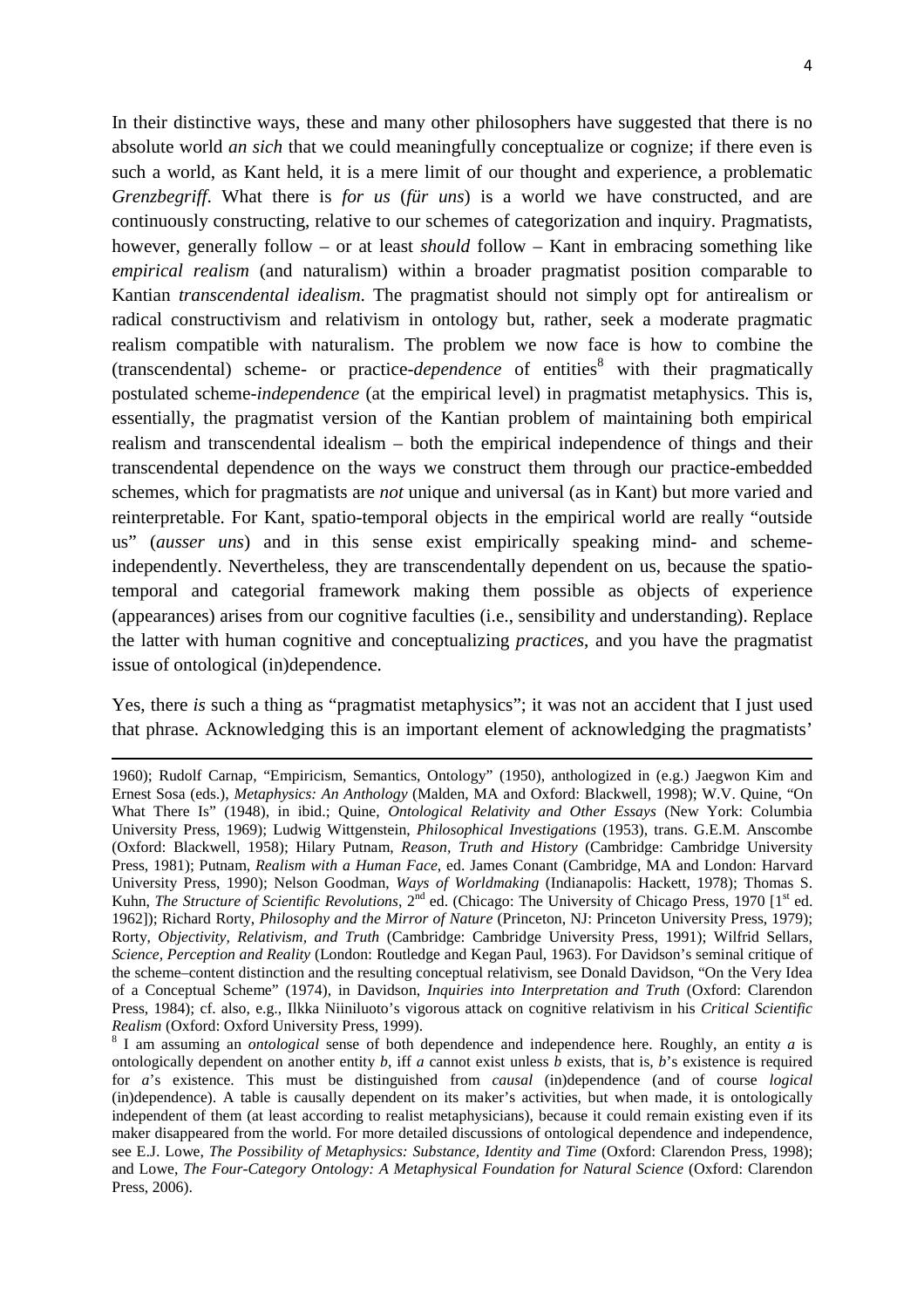Kantianism. Instead of understanding metaphysics as an inquiry into Being *qua* Being, the pragmatist may understand it as an inquiry into the fundamental – yet historically changing and reinterpretable – features of the human world, as it emerges in and through human practices (including the practices of inquiry itself). Pragmatists such as Putnam join, at least implicitly, Kantians like Henry Allison in insisting (with Kant) that we cannot know, or perhaps even form a coherent conception of, the world as it is in itself, independently of the *conditions* of human cognition and representation.<sup>9</sup> Metaphysics in the form practiced by metaphysical realism, assuming what Putnam calls a "God's-Eye View" on the absolute structure of the world, is therefore impossible, according to these pragmatists and Kantians. Contrary to what is often assumed, however, this approach does not renounce the possibility of an ontological inquiry into the structure of the (human) world, while it does require us to fundamentally reinterpret that inquiry. There is room for a *critical* conception of metaphysics within a more inclusive understanding of its status and tasks – of metaphysics reconceived as an examination of the basic features of a humanly categorized reality, of the practiceembedded conditions necessary for us to be able to experience an objective, structured world. It is (only) this human world, which for us is the only world there is, that we may hope to be able to metaphysically investigate.

It can be argued that pragmatism, when developed as an inquiry into the structure of the "human world", ought to be seen as a naturalized and thereby reconceptualised form of Kantian transcendental philosophy (several pragmatists' own reservations notwithstanding), and that both transcendental philosophy and pragmatism (and their combination, "transcendental pragmatism", as one might call it)<sup>10</sup> are metaphysically relevant, that is, not simply critical of metaphysics (though they are that, too). Pragmatism, thus modified, provides us with a *perspectival* approach to ontology, highly critical of metaphysical realism (and antirealism), yet affirming the seriousness of ontological inquiry into the ways the world must be taken by us to be, from within our practices. Such an ontologically serious pragmatism should not be reduced to a merely methodological perspective or constraint on inquiry; it is a method of inquiring into the way(s) the world (for us) *is*. The pragmatic method, developed by Peirce and James in their somewhat different ways, seeks to determine the true core of metaphysical disputes and theories by examining their conceivable practical results. According to pragmatist metaphysics, objects – and ontological categories or structures generally – emerge from human categorizing practices, just as they may in more traditional forms of transcendental philosophy be claimed to emerge from, or to be constitutively based upon, the conditions of possible experience (Kant), the transcendental structures of consciousness (phenomenology), or language-games embedded in forms of life (Wittgenstein).

<sup>9</sup> See Henry E. Allison, *Kant's Transcendental Idealism: An Interpretation and Defense*, Revised and Enlarged Edition (New Haven, CT: Yale University Press, 2004;  $1<sup>st</sup>$  ed. 1983).

<sup>&</sup>lt;sup>10</sup> Note, however, that my "transcendental pragmatism" is not directly connected with the transcendental pragmatics of language and communication familiar from Karl-Otto Apel's and Jürgen Habermas's writings, which, of course, have done a very important job in (re)connecting pragmatism and transcendental philosophy in the European context. See, e.g., Apel, *From a Transcendental-Semiotic Point of View* (Manchester: Manchester University Press, 1998).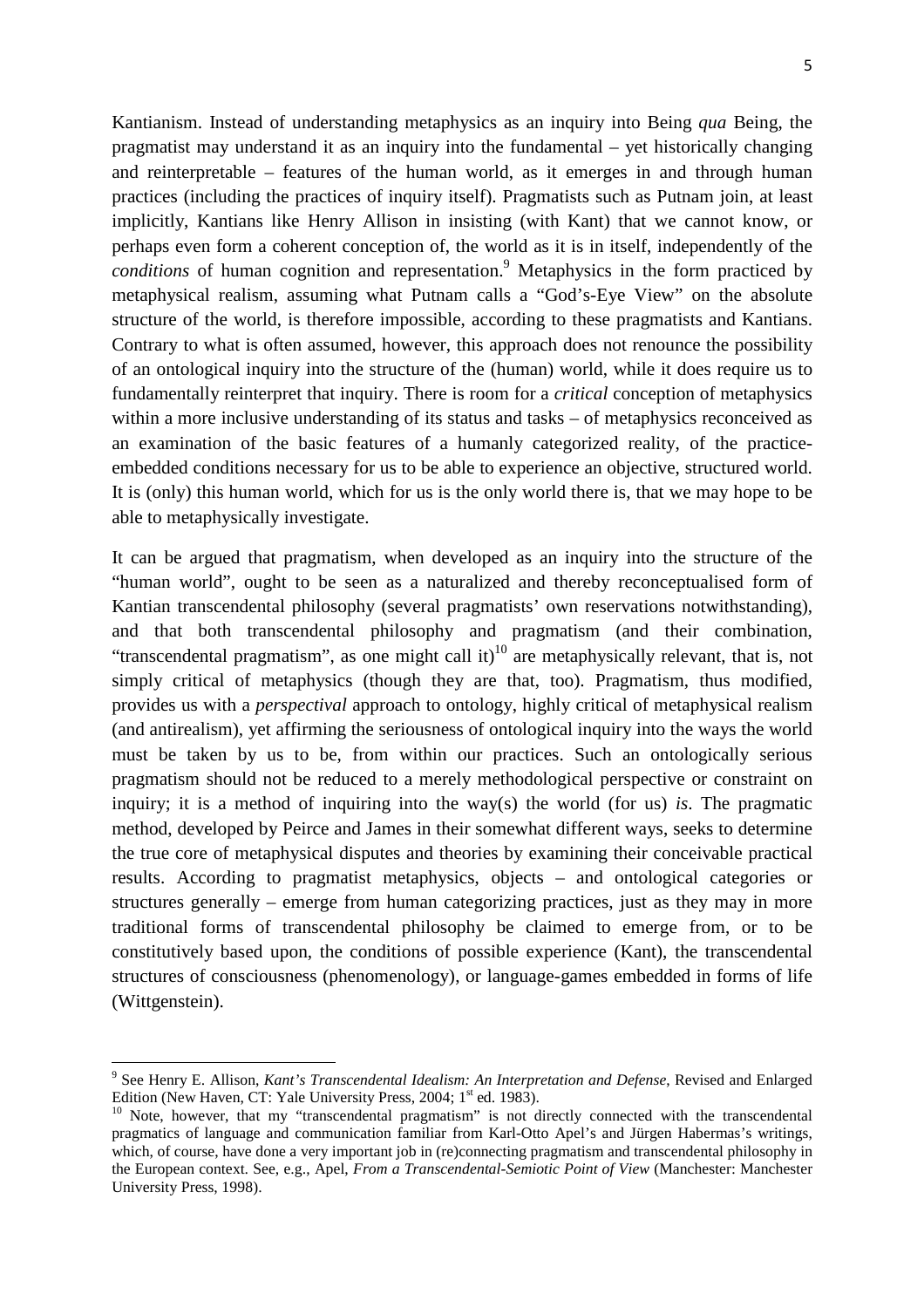The classical pragmatists' relations to these more obviously transcendental ways of thinking would of course require much more detailed scrutiny than is possible in this article. In any event, I hope it has become clear that it is primarily in the context of the *realism debate* – the on-going dispute concerning objectivity, truth, and reality – that pragmatism and the Kantian transcendental approach are natural companions, critically integrating a moderate form of realism with a full acknowledgment of the human constructive contribution in shaping the world into what it is for us.

#### **2. What ought I to do?**

 $\overline{a}$ 

Now, if we cannot expect metaphysics to be able to deliver a view of the world in itself, as assumed by metaphysical realists, we must carefully consider how exactly we humans contribute to "constituting" the world, to "structuring" it into what it is for us. If we take seriously the Kantian claim that our very notion of reality is, ineliminably, a function of our ways of constituting reality, extending this view to cover historically transformable categories instead of fixed a priori structures of cognition, in particular our human practices and habits of action – as pragmatists since James and Dewey have suggested – then the crucial question to be asked is to what extent these world-constituting practices involve not only semantic, conceptual, and epistemic but also *moral* elements.

With James, in particular, we are led to the relatively radical claim that metaphysics might not be possible at all without a connection to, or entanglement with, ethics. This is to say that we cannot arrive at any understanding of reality as we are able to experience it without paying due attention to the ways in which moral valuations and ethical commitments are constituents of that reality, insofar as it is humanly experienceable. Now, as the (Jamesian) pragmatist maintains that, when dealing with the world in any manner whatsoever (however theoretical), we are always, at least implicitly, making ethical choices, engaging in moral valuations, formulating our categorizations of reality from perspectives or standpoints always already laden with ethical ideals and assumptions, s/he should also maintain that reality *is*, for us, inevitably value-laden. A general question concerning the relations between metaphysics and ethics arises here, and the distinctness of these fields of inquiry cannot be taken for granted by the pragmatist metaphysician. The issue goes much deeper than the rather uncontroversial idea that different metaphysical positions may have different ethical implications. Our question is whether metaphysics, in the critical sense inherited in pragmatism, might be *grounded* in ethical considerations, or based on ethical premises, rather than vice versa.

In contemporary pragmatism, this topic is approached in terms of the *fact-value entanglement*. There are, according to Putnam, no value-independent facts (nor, for that matter, fact-independent values), but facts and values are, for us, deeply entangled.<sup>11</sup> A being

<sup>&</sup>lt;sup>11</sup> See Hilary Putnam, *The Collapse of the Fact/Value Dichotomy and Other Essays* (Cambridge, MA and London: Harvard University Press, 2002); cf. Pihlström, *Pragmatic Moral Realism*; as well as Sami Pihlström, "Putnam's Conception of Ontology", *Contemporary Pragmatism* 3:2 (2006), 1-13 (with a response by Putnam in the same issue).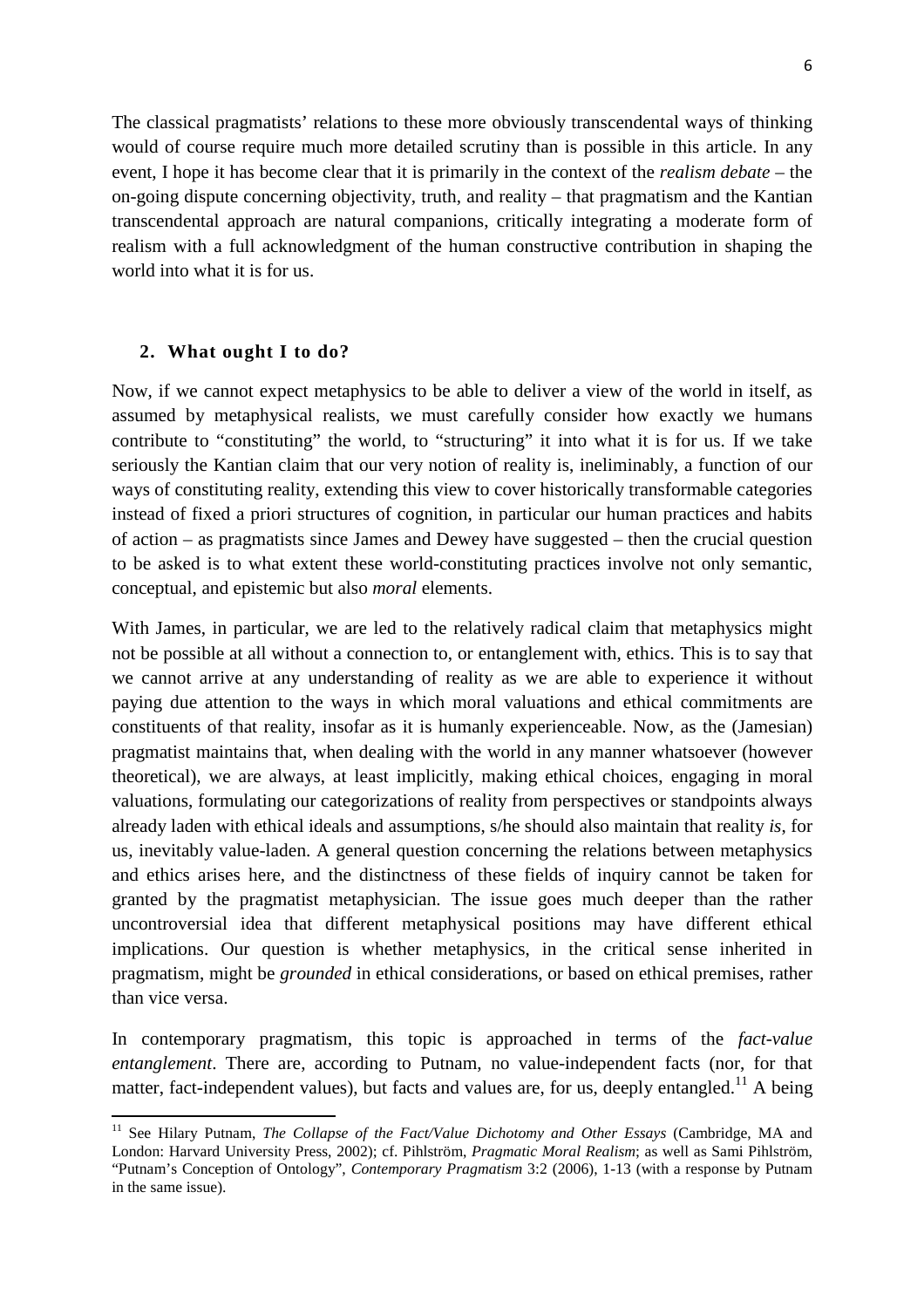with no values would have no facts either, as Putnam puts it. On the other hand, Putnam arguably goes too far in the antimetaphysical direction, possibly as a result of his original logical empiricist inheritance (as a pupil of Carnap and Reichenbach), when he suggests that pragmatists should develop "ethics without ontology".<sup>12</sup> The upshot of the pragmatist tradition in metaphysics, ranging from Peirce, James, Dewey, and others to the Putnamian critique of the metaphysical realism inherent in contemporary scientific realism and naturalism, is that we need not abandon metaphysics but must reinterpret in a pragmatic and, hence, inescapably value-laden manner. The value-ladenness of facts is, moreover, not just a contingent feature of the empirical world but a Kantian-like quasi-transcendentally necessary precondition for us to be able to *have* a world at all.

The pragmatist hoping to retain metaphysics in a revised and reinterpreted form may easily join Putnam in his defense of the fact-value entanglement, while rejecting his antimetaphysics. Metaphysics itself is a deeply valuational activity. Like the empirical world in general, our metaphysical problems and concepts come to us "screaming with values". It is not just a value-neutral matter whether there are, say, human minds or cultural entities like institutions (or values, for that matter) in the world. Such metaphysical issues are valuational and call for an active interplay of theoretical and practical philosophy. Indeed, a reinterpretation of the traditional Kantian distinction between theoretical philosophy, including logic, metaphysics, epistemology, philosophy of science, etc., and practical philosophy, including ethics as well as social and political philosophy, ought to be seen as a key pragmatist contribution to twentieth (and twenty-first) century metaphilosophy.

The fact-value entanglement does not exhaust the pragmatist contribution to a (naturalized) Kantian understanding of the nature of morality and values. Pragmatism is, among many other things, an attempt to understand both scientific and non-scientific rationality as parts of our human, inevitably ethically problematic existence. It adopts an agent's perspective on our experience, thinking, and reason-use, reminding us that it is only through our practice-laden being-in-the-world that we may fully appreciate our cognitive and rational capacities. Thought – or language, or the mind – is not a "mirror of nature", as Rorty put it, $^{13}$  but arises out of our worldly engagements with our natural surroundings, being constantly in the service of human interests and needs.

This irreducibly practical starting point not only makes pragmatism a most significant framework for contemporary discussions of rationality, knowledge, morality, and value, but also again reconnects it with Kant's critical project of understanding humanity's relation to the world through the distinction (albeit *not* a pernicious dualism or dichotomy) between the perspectives of natural science and moral reasoning. Thus, the problem of how our scientific and ethical perspectives on the world ought to be reconciled is, in an important way, both a Kantian problem and a pragmatist one. Kant maintained that we must limit the scope of knowledge in order to make room for faith. In a manner strikingly similar to the later pragmatists, he wished to make sense of both scientific experience, which is the basis of reliable, empirically testable

<sup>&</sup>lt;sup>12</sup> Hilary Putnam, *Ethics without Ontology* (Cambridge, MA: Harvard University Press, 2004).

<sup>&</sup>lt;sup>13</sup> Richard Rorty, *Philosophy and the Mirror of Nature* (Princeton, NJ: Princeton University Press, 1979).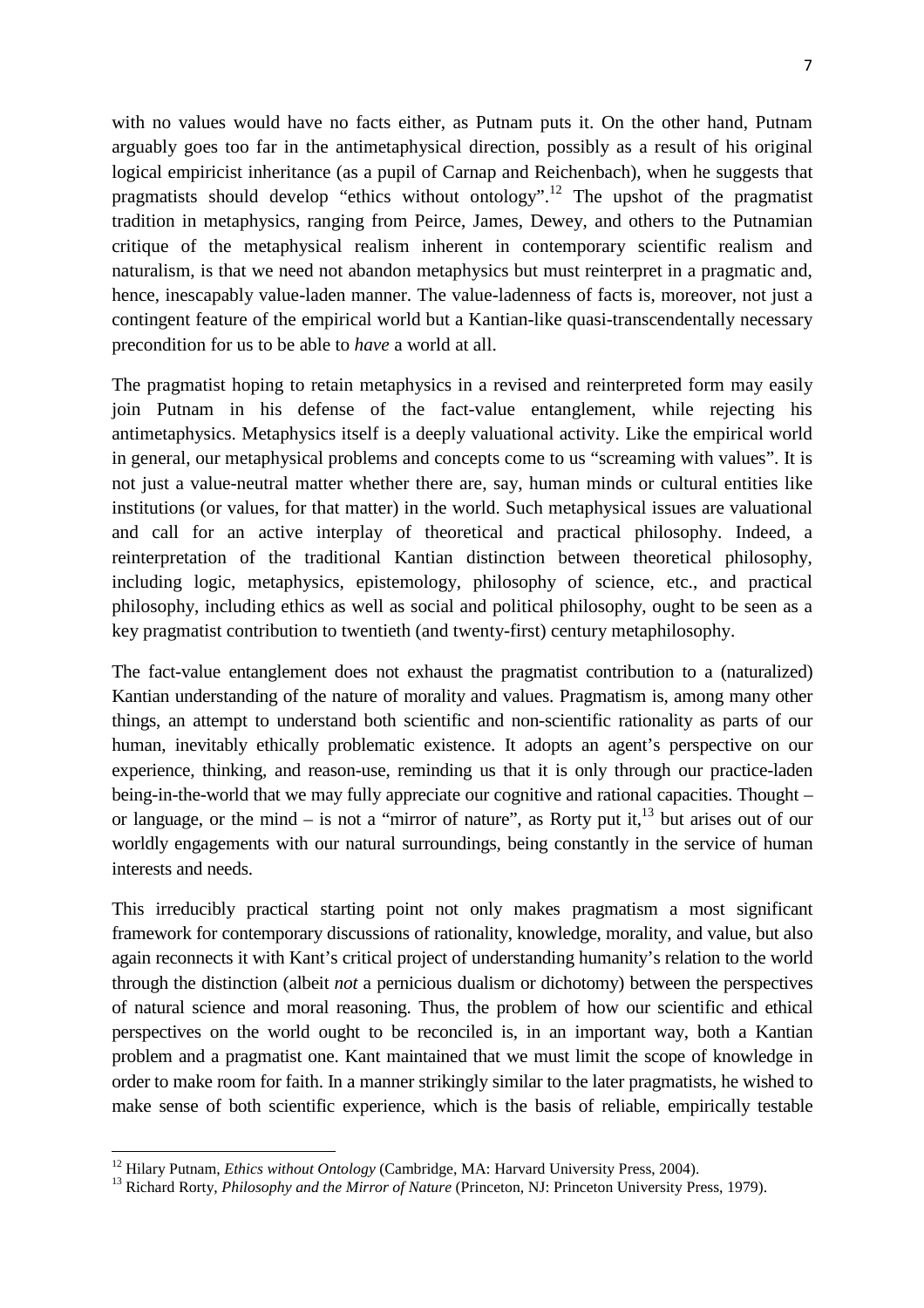theories of nature, and moral experience, which leads to ethically motivated action (or at least ought to do so). Kant showed us how to make sense of our empirical cognitions of an objective world without giving up the objectivity (or at least rationally binding intersubjectivity) of ethical value judgments; the pragmatists have continued this project. Very much like Kant, most pragmatists insist – or should insist – on viewing human beings in a "double light", *both* (empirically) as naturally emerging elements of the natural world *and* (transcendentally) as free, autonomous agents, whose agency, however, arises from that same nature while continuously (re)shaping it.

In sum, while it is probably correct to say that when it comes to moral philosophy most pragmatists have been consequentialists of some kind, usually quite far from Kant's deontological ethics, there are deeply Kantian aspects to be found in pragmatist ethical reflections, including James's continuous concern with the meaning and value of human life and even Dewey's project of overcoming the nature vs. culture dualism. For James, in particular, ethics was the driving force of philosophical inquiry. Everything, including metaphysics, had to be examined from an ethical point of view. In more recent pragmatism, especially Putnam, this ethical grounding of metaphysics is examined by means of a devastating critique of the fact-value dichotomy, as we briefly saw. Accordingly, we may say that no pragmatist has been a proper Kantian in moral philosophy, but many of them have attempted to acknowledge the *seriousness* of our moral perspectives on the world in a manner not very dissimilar from Kant's, while also endorsing and further developing the Kantian double vision of human beings as both natural (i.e., parts of the causal structure of the natural world) and free or autonomous (i.e., morally responsible denizens in the "kingdom of ends").

#### **3. What may I hope?**

 $\overline{a}$ 

In the philosophy of religion, we may also speak about the Kantian aspects of pragmatic approaches to the problems of theism vs. atheism and evidentialism vs. fideism.<sup>14</sup> For virtually no pragmatist can religious faith be said to be a strictly evidential issue on a par with scientific hypotheses. Evidence can play only a marginal role in religion. Rather, religion has to do with the way in which one understands and relates to one's life as a whole. Both James's and Dewey's criticisms of the dogmatic religious (and anti-religious) outlooks of their times and Putnam's Wittgensteinian defense of some insights in Jewish philosophy are examples of this, even though the explicit connections with Kant are scarce here. In Kant as well as pragmatism, religion must be intimately connected with morality. We can have a moral theology, no theological ethics.

The proposal I want to explore and go some way toward defending in this section is a reconceptualization of the theism vs. atheism and evidentialism vs. fideism issues in an explicitly ethical manner – though obviously only some selected perspectives on such an enormous task can be taken up here. Indeed, both evidentialism and fideism, arguably, turn

<sup>14</sup> See Sami Pihlström, "Kantian Aspects of Pragmatic Theism", *The Pluralist* 5 (2010), 110-139.; see also Pihlström, *Pragmatist Metaphysics*, chapter 7.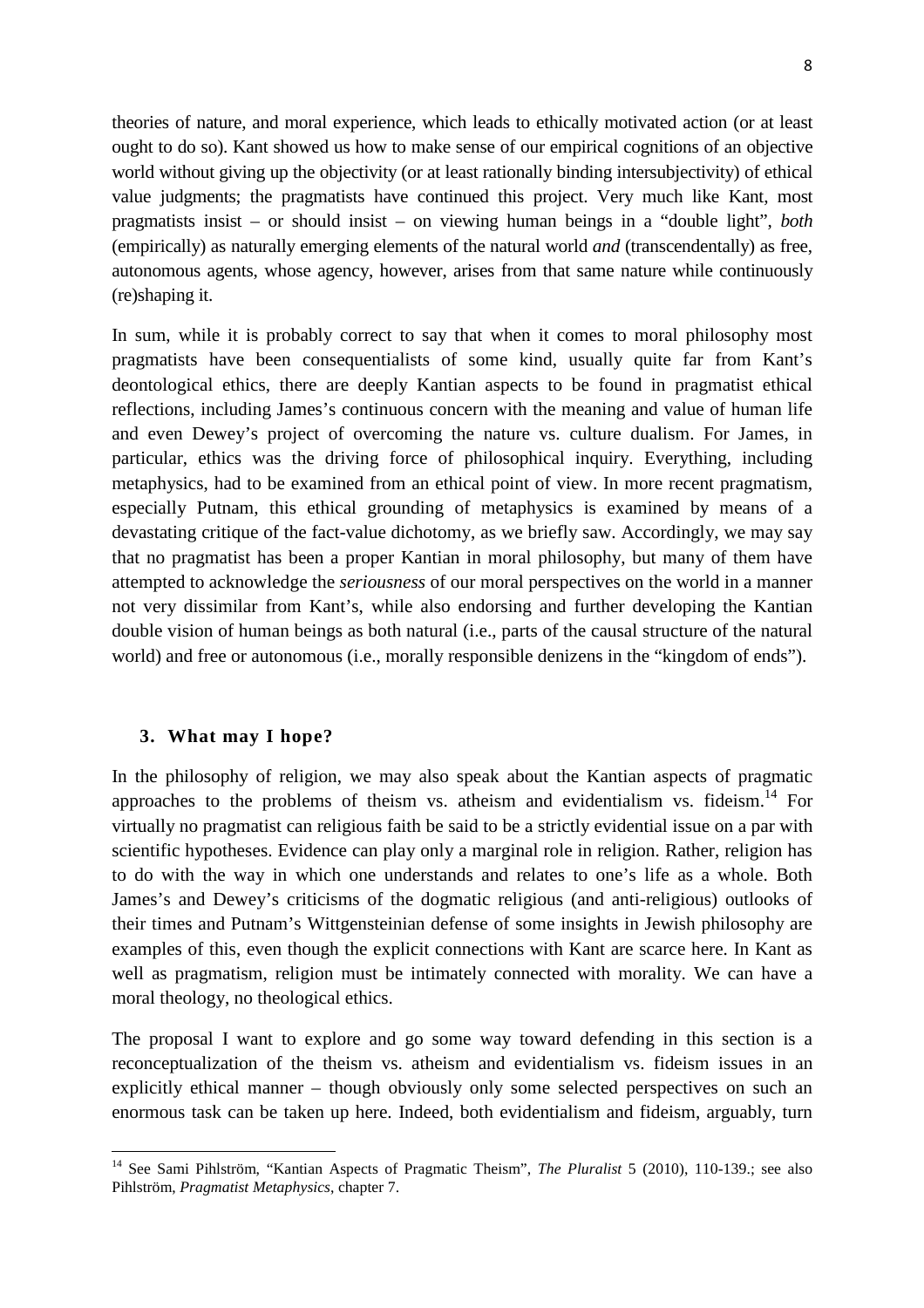out to be insufficiently ethical responses to the problem of theism vs. atheism. The traditional alternatives themselves – that is, theism and atheism, when characterized as opposed metaphysical standpoints regarding the question of God's existence – suffer from the same insufficiency. Philosophical debates over these matters have unfortunately often ignored the ethical, hence pragmatic, aspects of the problem of God's existence; or, more precisely, philosophers of religion have traditionally been interested only in the ethical implications theism (or atheism) might have, instead of considering whether theism (or atheism) might itself be grounded in ethical premises, or whether such metaphysical issues might in the end be inevitably entangled with ethical ones. It is to these ethical issues at the heart of the theism debate that I suggest we should turn our attention. This suggestion, as we will see, amounts to a Kantian – and pragmatist – rearticulation of what the question is ultimately about.

I believe we can employ both Kantian and pragmatist insights in order to argue that the theism issue is not exhausted by the narrowly intellectual (evidentialist) considerations one might advance in favor of either theism or atheism. Accordingly, theism should not be reduced to the mere metaphysical theory that God exists. This is because we need the resources of what Kant called practical reason – the kind of ethically driven use of reason that James, Dewey, and the other classical pragmatists saw as (in a certain sense) pervading human reason-use more generally – in order to arrive at any humanly acceptable solution to this problem. It is, in short, not only philosophically narrow-sighted but downright *unethical*  to leave the ethical aspect out of such a major metaphysical problem as the one of (a)theism. Theism *might*, I will be suggesting, be rationally acceptable in terms of practical reason, or more generally from the standpoint of the vital human needs and interests embedded in our practices of life, and this *is* a kind of rational justification for it; nevertheless, it is very different from the kind of justification standardly aimed at in evidentialist philosophy of religion. Moreover, justification in terms of practical reason – fully taking into account the pragmatic aspects of the theism issue – might be the *only* rational justification available for the religious believer. From a Kantian and pragmatist point of view, the religious believer's faith in God need not be made scientifically acceptable, or warranted in terms of religiously neutral criteria of reason (that is, either empirically verifiable or epistemically justified in a broader sense), because it is ultimately not a matter of science or reason (at least not primarily); the important thing is to make it *ethically acceptable* in the face of evil and suffering that we, believers and unbelievers alike, experience in the world we live in.

We are not here interested in the details of Kant's own religious and/or theological views, nor in his Christian (specifically Protestant) background, but in his *postulates of practical reason*  (namely, the freedom of will, the existence of God, and the immortality of the soul). It is, in particular, from the perspective of my proposal to (re-)entangle ethics and metaphysics in the philosophy of religion (and elsewhere) that this Kantian topic deserves scrutiny. We may ask, for instance, whether the postulates are defended by Kant (in the second *Critique*) by means of a *transcendental argument*, and if so, how that argument differs from the arguments defending the categories and other "epistemic conditions"<sup>15</sup> of objective cognition (as

<sup>15</sup> Although I am employing Allison's notion of epistemic conditions here (see Allison, *Kant's Transcendental Idealism*, especially ch. 1), I am not implying that I would agree with him that the transcendental conditions for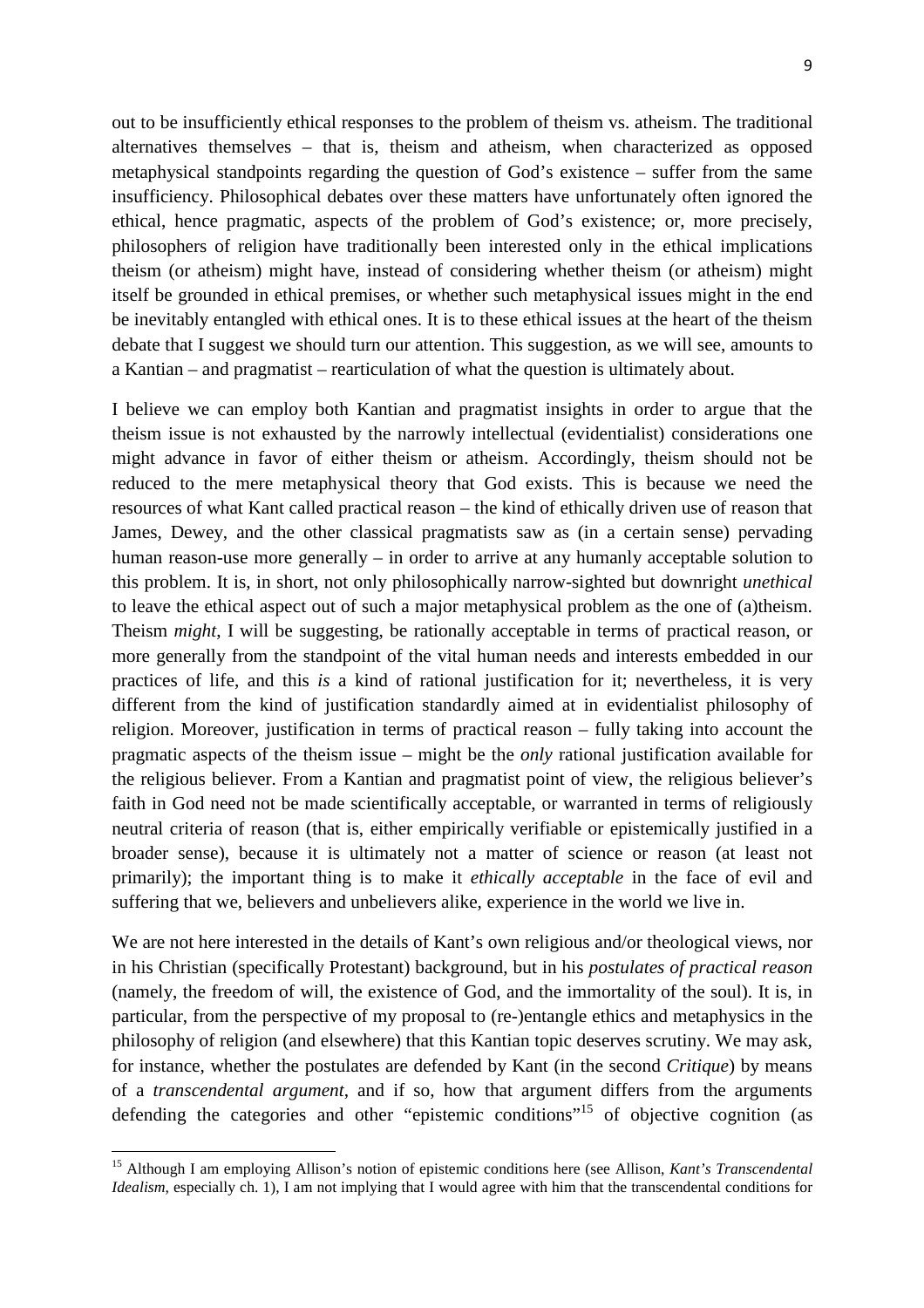presented in the first *Critique*). Even more importantly, we should ask whether the defense of the postulates in the Dialectics of the second *Critique* leads to a metaphysical position according to which God exists. I want to approach this question by suggesting that Kant's postulates are, again, *both* metaphysical *and* ethical – indeed, in a way in which their metaphysical and ethical aspects are inextricably intertwined.

Even a paradigmatic case of a metaphysics built on ethics can be found in Kant's doctrine of the postulates of practical reason. Although this is not Kant's own way of putting the matter, we might say that this doctrine presupposes transcendental idealism: the world is not absolutely independent of us but is responsive to our ethical (or more generally valuational) needs and interests, or "in the making" through such needs and interests – to put the matter in Jamesian terms.<sup>16</sup> *We* structure reality in terms of what the moral law in us requires; there is no pre-structured, "ready-made" world that we could meaningfully engage with. Notably, what I am here labeling transcendental idealism is a broader doctrine than the one defended in the "Transcendental Aesthetic" of the *Critique of Pure Reason*, because I am not merely following Kant in regarding space and time as properties of appearances (rather than as properties of things as they are in themselves) but more widely suggesting that the reality we find ourselves living in is structured by us – not merely by our "cognitive faculty" but also by our various practical interests and purposes.<sup>17</sup> But *is* this structuring really metaphysical, or should we simply confine ourselves to an ethical, "merely pragmatic", account of the Kantian postulates? Is there "really" a God, or are we just entitled to act "as if" there were one?

I cannot examine in any close detail the way in which Kant constructs his famous moral argument for the existence of God and the immortality of the soul in the "Canon of Pure Reason<sup>"18</sup> and in the Dialectics of the second *Critique*.<sup>19</sup> Rather, I will directly take up the question concerning the metaphysical status of Kant's postulates. It is clear that, as mere ideas of pure reason ("transcendental ideas"), the concepts of God and the soul lack

<sup>18</sup> See Kant, *Kritik der reinen Vernunft*, A795/B823ff.

the possibility of experience, cognition, or representation that Kant is examining are *merely epistemic* in the sense of being *non-metaphysical*. Rather, I would once more urge that the critical philosophy, even in its core areas such as transcendental idealism, is (partly) a metaphysical project, though of course not "metaphysical" in the sense in which traditional pre-critical metaphysics was firmly rejected by Kant. Allison and some other interpreters – including, e.g., David Carr, *The Paradox of Subjectivity: The Self in the Transcendental Tradition* (Oxford and New York: Oxford University Press, 1999) – in my view tend to read Kant too anti-metaphysically, construing transcendental idealism and transcendental philosophy more generally as merely methodological or epistemological views.

<sup>16</sup> Peter Byrne, in his *The Moral Interpretation of Religion* (Edinburgh: Edinburgh University Press, 1998), explicitly compares Kant's moral argument for God's existence with James's "will to believe" argument (see ch. 7). My approach is quite different, though, because I do not focus on "The Will to Believe" (but, rather, on *Pragmatism*) and because I view James's own ideas "transcendentally". Furthermore, a critic might point out that Hegel (as well as, possibly, the opposition between Hegel and Kierkegaard) would have to be taken into account when moving from Kant's philosophy of religion to James's. Again, I must simply note that not everything can be done in a single paper; the role played by Hegel at the background of pragmatist philosophy of religion deserves a separate study.

 $17$  Or, to put the point in a more properly Jamesian manner, these needs, interests, and purposes are always already at work within our cognitive faculty itself; there is no pure cognition independently of practical orientation in the world. This is pretty much what pragmatism is all about: all experience, cognition, or representation is inseparably embedded in human practices, or habits of action.

<sup>19</sup> See Immanuel Kant, *Kritik der praktischen Vernunft* (1788), in Kant, *Werke in Zehn Bänden*, ed. Wilhelm Weischedel (Darmstadt: Wissenschaftliche Buchgesellschaft, 1983), A223ff.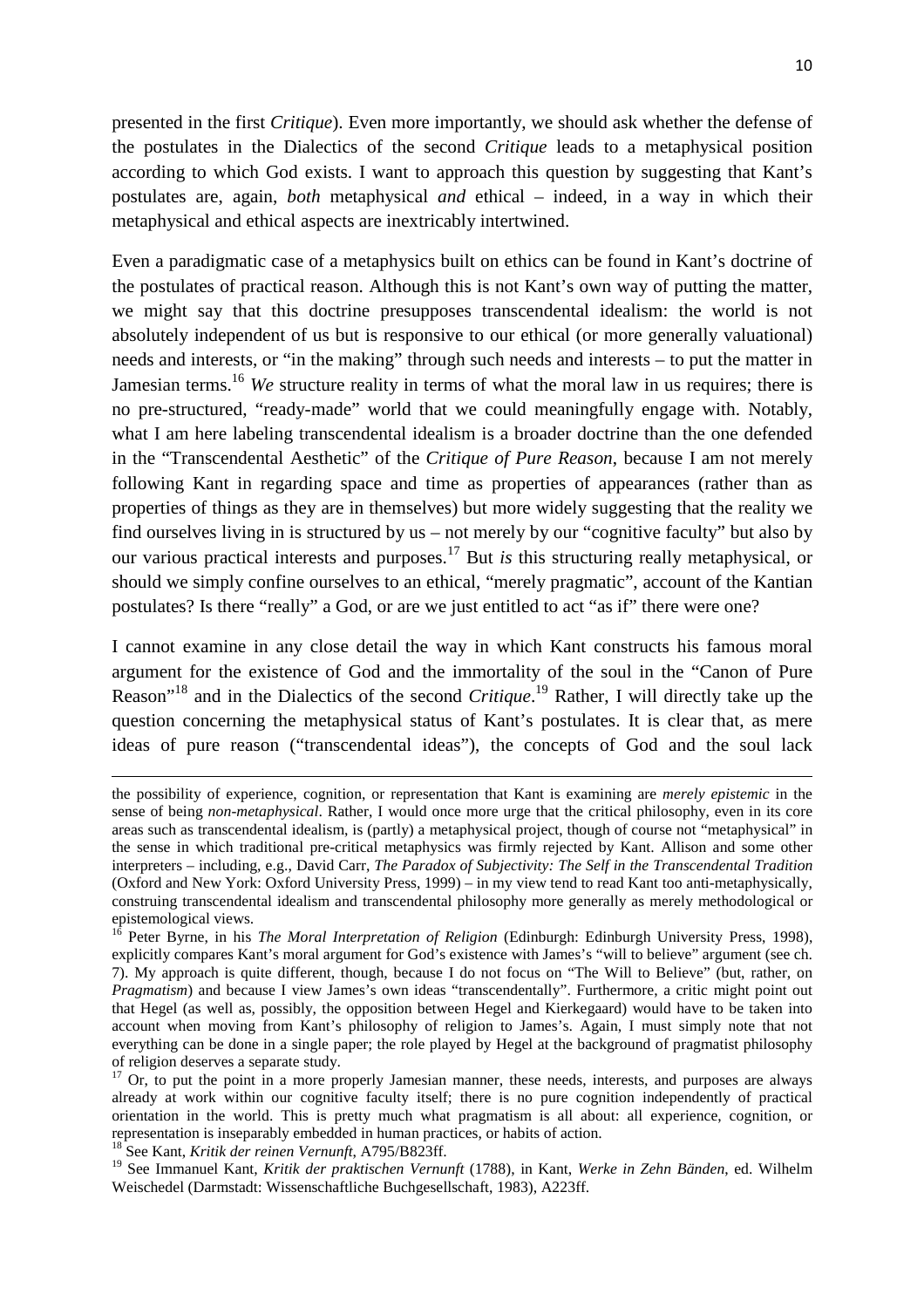"objective reality". At best, these ideas can be employed *regulatively*, not *constitutively*. This, however, is only the point of view that theoretical, speculative reason offers to the matter. From the perspective of practical reason – which, famously, is ultimately "prior to" theoretical reason in Kant's system<sup>20</sup> – there is indeed some kind of "reality" corresponding to these concepts (or ideas). The epistemic status of these concepts, when transformed into postulates of practical reason, is, to be sure, quite different from the status of the actual constitutive, transcendental conditions of any humanly possible experience, such as the categories of understanding and the forms of pure intuition (space and time), explored in the "Transcendental Analytic" and the "Transcendental Aesthetic". The latter kind of conditions necessarily structure, according to Kant, the (or any) human, experienceable, cognizable world, that is, any objects or events we may conceivably encounter in this world. There would be no world of objects at all, at least no world we would be able to cognitively represent, in the absence of such structuring principles and categories. However, the postulates of practical reason also structure – in an analogical though definitely not identical manner – the human world as a world of ethical concern, deliberation, and action. The key idea here is that this "structuring" is not "merely ethical" but also metaphysical. Another key idea is that this structuring is, because of its uniquely ethical and metaphysical status, also transcendental.

The metaphilosophical status of the issue of theism must, hence, be thoroughly rethought in terms of this metaphysics–ethics entanglement. To paraphrase Kant, a theistic (or, indeed, atheistic) metaphysics without ethics would be blind, whereas a merely ethical reconceptualization of the issue – in which the metaphysical element is totally lacking – would be empty. From a pragmatist point of view, as much as from the Kantian one, ethics and metaphysics are profoundly entangled here. Religion, or theism, is pragmatically legitimated as a postulate needed for morality, for our ethical life and practices. Yet, no theological ethics in the style of, say, divine command theory can be rationally accepted by a critical moral philosopher. It would amount to putting the cart before the horse to hold that ethics could be grounded in or based upon theology (or religious revelation). What we need, according to both Kant and James, is *moral theology* – a theology based on ethics, rather than vice versa. Any attempt to base ethics on theology, or religion, would (in Kantian terms) be an example of heteronomy instead of autonomy, but the only critical and rational way to provide a basis for theology is the ethical way.

There is a problem here, though. Is theism here practically (pragmatically) legitimated a priori, by reason's capacities only (as it definitely is in Kant), or does it receive its legitimation empirically or psychologically, as an attitude de facto "energizing" moral life, because we are the kind of beings we are (as the matter seems to be in James and perhaps other pragmatists)? My suggestion here is that just as Kantian transcendental (critical) philosophy more generally synthesizes the pre-critically opposed epistemological doctrines of empiricism and rationalism, and just as pragmatism, as we have seen, attempts to bridge the

<sup>&</sup>lt;sup>20</sup> Cf. ibid., A215ff. Here, the word "ultimately" – my word in this context rather than Kant's – is crucial, because we can observe the priority of practical reason only after having done some work of theoretical reason, that is, after having become convinced of the futility of the speculative theistic proofs and having thus seen the need for a different, pragmatic, approach. I will briefly revisit this "priority thesis" toward the end of this paper.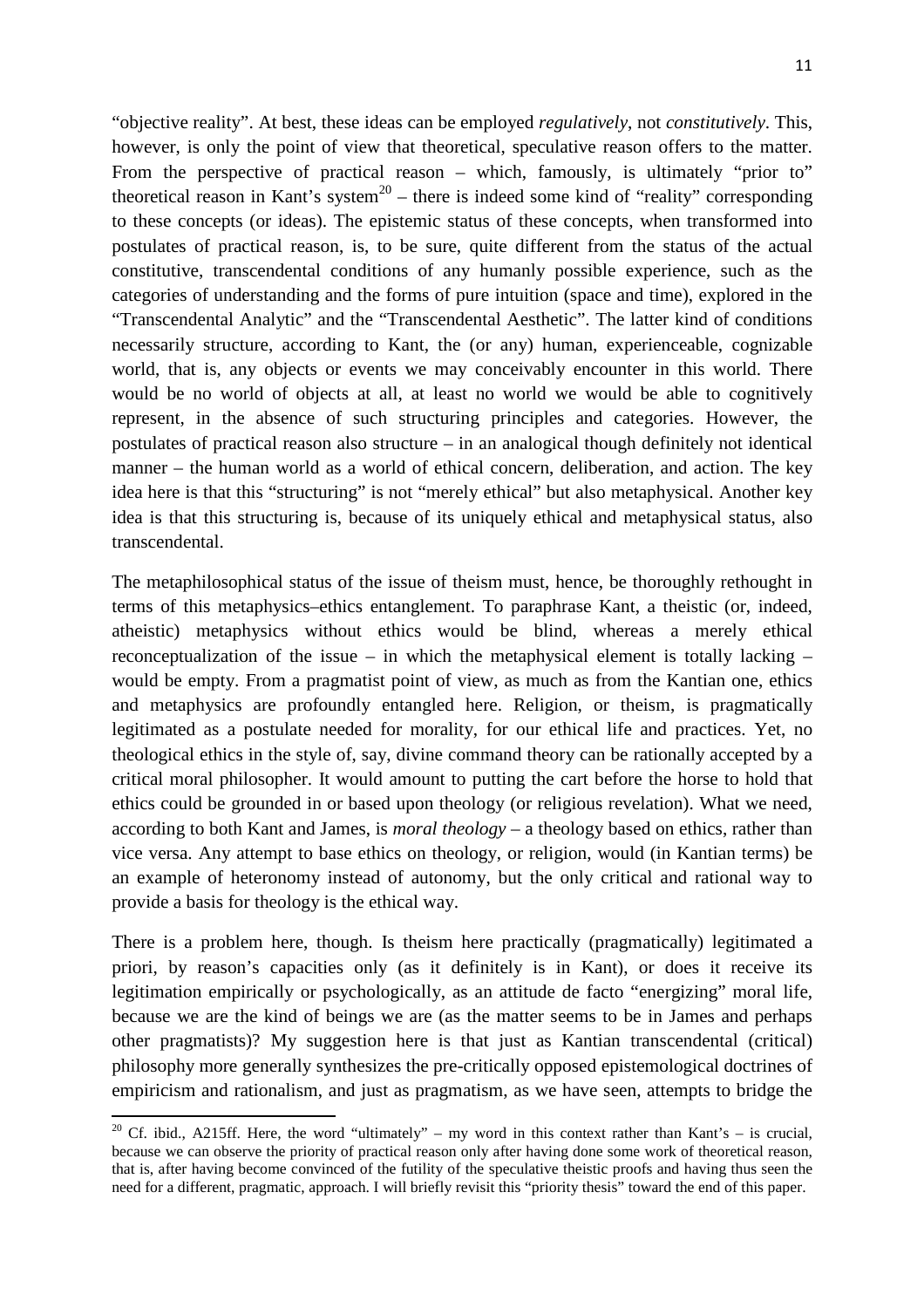gap between facts and values, we should try to reconcile Kantian (transcendental) and Jamesian (pragmatist, empirical, psychological) ways of justifying theism ethically. I am not saying that such arguments will inevitably or immediately succeed; that would be a much more ambitious claim. What I am suggesting is that the Kantian perspective on theism needs pragmatic rearticulation, and that the thus rearticulated pragmatic aspects of theism must not be thoroughly disconnected from the Kantian transcendental work of practical reason. Both the Kantian and the pragmatist view theism as, primarily, a problem of human life. For both, the ultimate question is the moral basis of metaphysics. For neither can the theism issue, or other issues in the philosophy of religion, be resolved in total absence of ethical considerations.

Any "Kantian" or "pragmatist" philosophy of religion worth the name must, then, be an inseparable mixture of metaphysical and ethical commitments – or, better, it must be an ineliminably metaphysical position defended (and in the end only defensible) by means of ethical considerations starting from our moral practices and from the requirements morality sets us (that is, the moral law and the highest good, in Kant, and the need for a strenuous moral mood, in James – though none of this requires us to commit ourselves to the particular moral philosophies defended by these philosophers).<sup>21</sup> It is from the perspective of the synthesis of ethics and metaphysics that I hope we might be able to view theism as a rationally justifiable option for a genuinely religiously inclined person in her/his individual life circumstances. This "aspectual" justification a believer might arrive at is very different from the kind of justification the evidentialist hopes to be able to provide. Theism can never be justified or rationally defended in terms of the same religiously neutral, fully objective general criteria of rationality that are used, for example, to ground our scientific theories about the empirical world. Theism can only, if at all, be "justified" from within the moral life.

This insight does not lead us to any unproblematic happy end in our reflections, of course. If it is only from within a life already experienced as morally demanding or challenging that we can so much as hope to reasonably defend theism (or *any* serious view in the philosophy of religion), then one might argue that only someone already committed to something like theism (in a Kantian or possibly Jamesian sense) can be sufficiently open to the arguments I have sketched. If morality is possible for beings like us only within a framework colored by the theistic assumption, then it might seem that anyone who really takes morality seriously will already have to be a theist, in which case the argumentation referring to the moral status of the theistic world-view would be futile. If, on the other hand, the argument is to be relevant from the perspective of a non-believer, then we must at least agree that the non-believer can take life morally seriously – even struggle to achieve the morally strenuous mood in her/his own secular way – in which case it is simply not true that theism is required for serious moral life, after all. This problem is closely connected with the problem of *relativism* in the philosophy of religion – a vast issue not to be further discussed here.

l

<sup>&</sup>lt;sup>21</sup> Because I want to maintain the metaphysical element of theism, though only through ethics, my remarks are implicitly oriented against the currently popular postmodern and "post-onto-theological" attempts to defend a form of religion completely independent of metaphysics. See, e.g., the essays in Mark A. Wrathall (ed.), *Religion after Metaphysics?* (Cambridge: Cambridge University Press, 2003), featuring work by leading antimetaphysical thinkers such as Rorty, as well as Gianni Vattimo.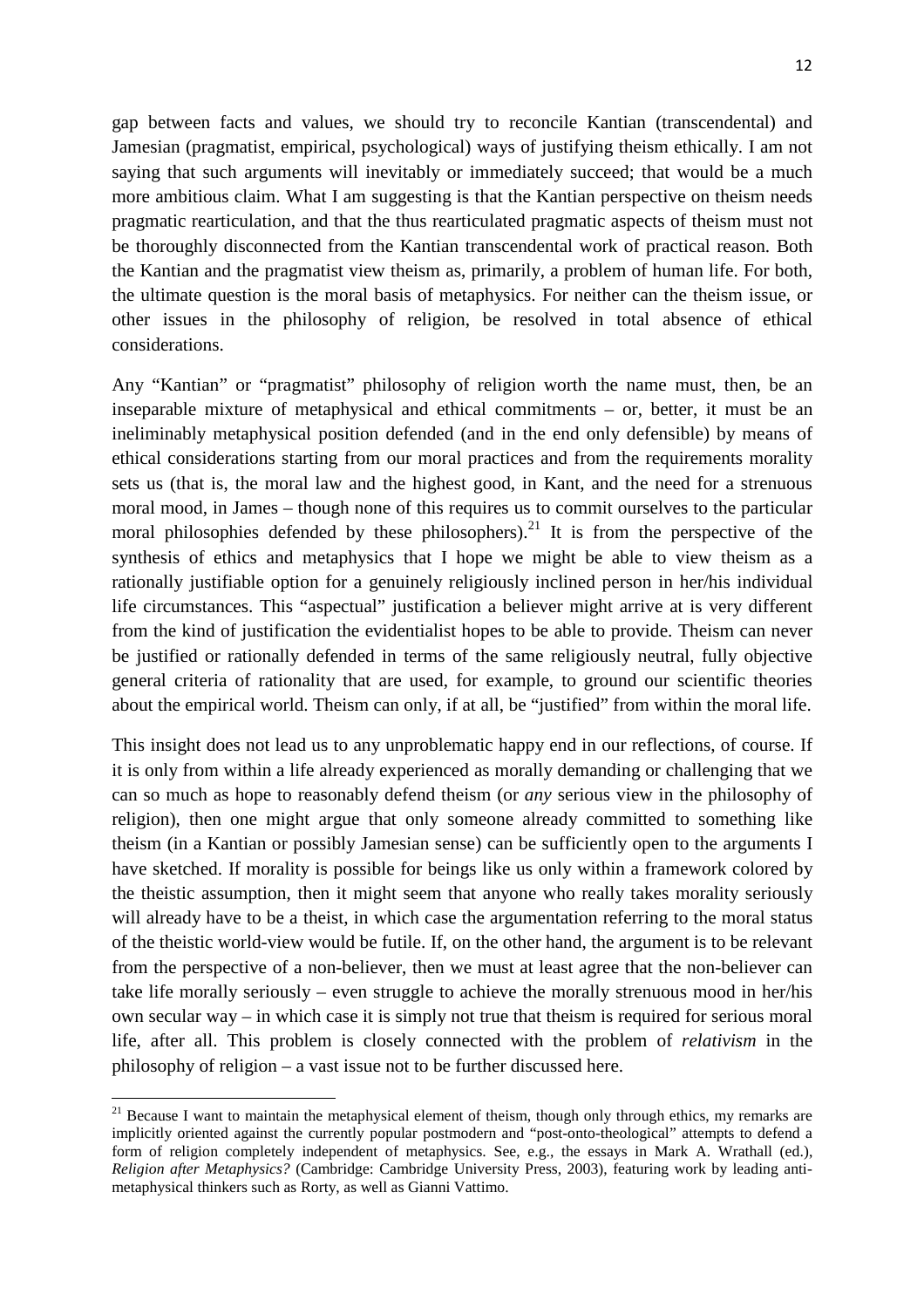Our picture of Kantian pragmatism in the philosophy of religion would have to be supplemented in many ways, by taking into account, say, Dewey's naturalized philosophy of religion, the concept of hope as elaborated (somewhat differently) by James, Dewey, and Rorty, or the Wittgenstein-inspired reflections on Judaism that Putnam offers in his recent work.<sup>22</sup> Here, however, I have mainly focused on James, only as an illustrative case of the interpenetration of pragmatist and Kantian aspects of the issues of theism. No detailed readings of any pragmatist thinkers have been given in this sketchy presentation.

### **Conclusion**

l

Had I been able to discuss the five most influential pragmatist figures at more length, we might summarize what has been said (but has now largely been left unsaid) by drawing, for example, the following table:

| Question              | What can I know?                                                                                                                                                                                        | What ought I to do?                                                                                                                                                                                                                                                                                        | What may I hope?                                                                                                                                                    |
|-----------------------|---------------------------------------------------------------------------------------------------------------------------------------------------------------------------------------------------------|------------------------------------------------------------------------------------------------------------------------------------------------------------------------------------------------------------------------------------------------------------------------------------------------------------|---------------------------------------------------------------------------------------------------------------------------------------------------------------------|
| Philosopher           |                                                                                                                                                                                                         |                                                                                                                                                                                                                                                                                                            |                                                                                                                                                                     |
| <b>Charles Peirce</b> | realism & idealism:<br>the truth is the "final"<br>opinion"<br>of<br>the<br>scientific<br>belief-<br>fixation by the ideal<br>community<br>οf<br>inquirers; reality is<br>the object of that<br>opinion | sentiment,<br>conservatism; ethics<br>as<br>normative<br>a<br>science                                                                                                                                                                                                                                      | God's<br>reality:<br>"neglected"<br>argument",<br>natural<br>inclination;<br>evolutionary love (as<br>a piece of scientific<br>metaphysics)                         |
| William James         | pragmatic<br>constructivism:<br>reality is shaped by<br>our practical interests<br>and purposes; objects<br>exist in relation to<br>purposeful<br>our<br>practices                                      | consequentialism,<br>yet a Kantian aspect;<br>the worry about the<br>reality of the ethical<br>- overcoming ethical<br>$nihilism -$<br>as<br>an<br>overarching<br>issue<br>(connected with the<br>need to acknowledge<br>individuals'<br>other<br>otherness);<br>even<br>metaphysics<br>based<br>on ethics | God's<br>reality<br>as<br>ethically<br>"energizing";<br>the<br>"moral salvation" of<br>the world, through a<br>joint effort of human<br>and<br>superhuman<br>powers |

<sup>&</sup>lt;sup>22</sup> See Hilary Putnam, *Jewish Philosophy as a Guide to Life* (Bloomington: Indiana University Press, 2008). Cf. also Sami Pihlström, "Dewey and Pragmatic Religious Naturalism", in Molly M. Cochran (ed.), *The Cambridge Companion to Dewey* (Cambridge: Cambridge University Press, 2010), 211-241.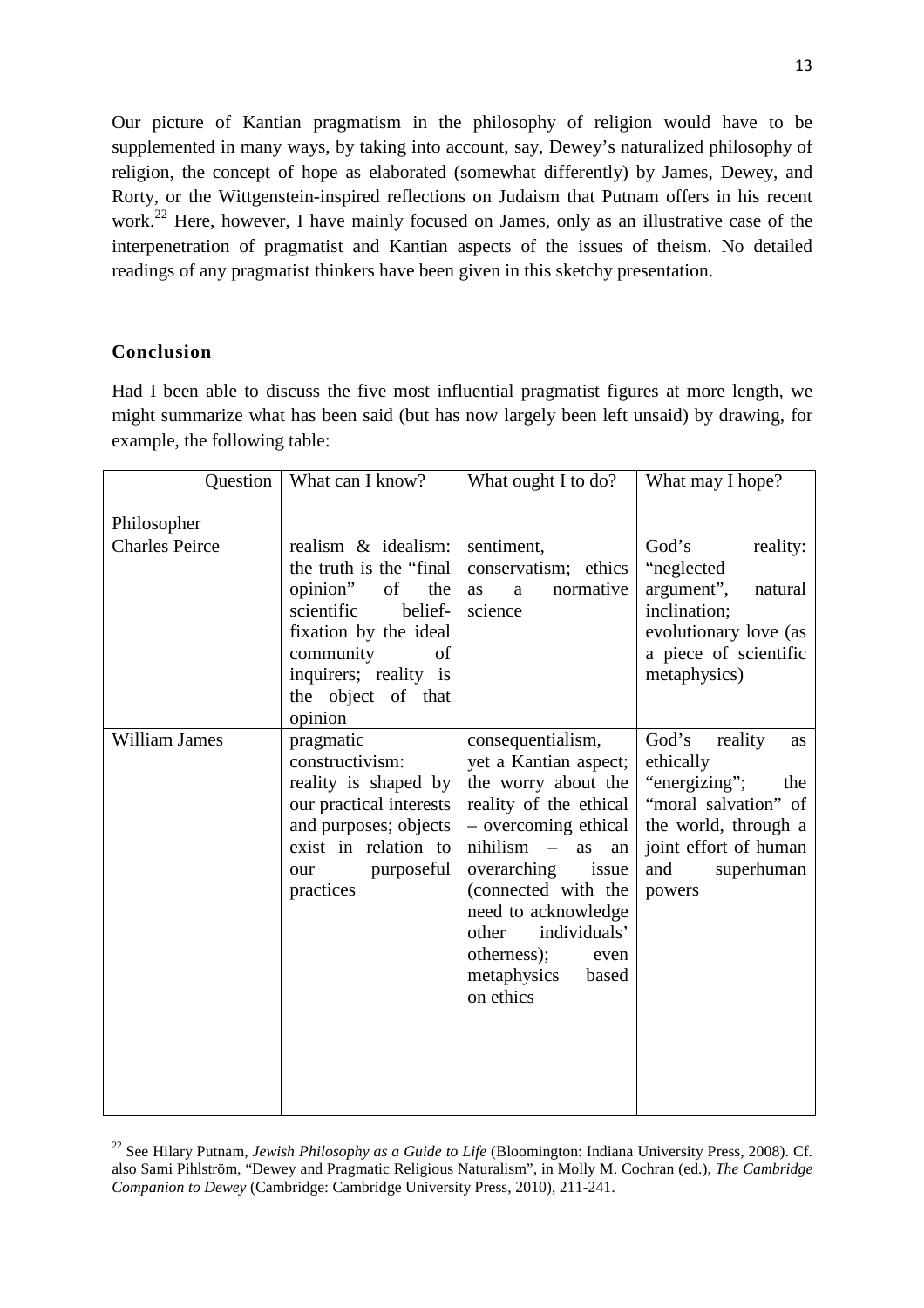| John Dewey           | $\&$<br>naturalism      | naturalized,          | naturalized religious     |
|----------------------|-------------------------|-----------------------|---------------------------|
|                      | (limited)               | experimental ethics   | experience; criticism     |
|                      | constructivism:         |                       | $\sigma$<br>institutional |
|                      | studies<br>science      |                       | religions                 |
|                      | natural phenomena,      |                       | (dogmatism,               |
|                      | yet scientific objects  |                       | supernaturalism)          |
|                      | constructed<br>are      |                       |                           |
|                      | through<br>inquiry      |                       |                           |
|                      | instead of existing as  |                       |                           |
|                      | "ready-made" prior      |                       |                           |
|                      | to inquiry              |                       |                           |
| <b>Hilary Putnam</b> | pragmatic realism $\&$  | overcoming the fact-  | religion is not an        |
|                      | critique<br>of          | value dualism: moral  | evidential issue, not     |
|                      | metaphysical            | values at work in all | to be confused with       |
|                      | realism: no "ready-     | encounters<br>with    | scientific<br>ones:       |
|                      | made world", but no     | reality               | religion is a way of      |
|                      | radical relativism or   |                       | life (cf.<br>Judaism,     |
|                      | constructivism either   |                       | Wittgenstein)             |
| <b>Richard Rorty</b> | rejecting the "world"   | no ethical theories   | Deweyan naturalism;       |
|                      | well lost" of realists; | (very far from Kant!) | private vs. public        |
|                      | antirealism,<br>hence   | imaginative<br>but    | religion; "romantic       |
|                      | language<br>with        | literature & creative | hope"                     |
|                      | shaping reality $-$ or  | reconstruction<br>of  |                           |
|                      | perhaps,<br>rather,     | "vocabularies"        |                           |
|                      | physicalism,<br>with    |                       |                           |
|                      | language itself as a    |                       |                           |
|                      | physical                |                       |                           |
|                      | phenomenon?             |                       |                           |

In this table, some boxes are quite strongly "Kantian", others are not. For example, Peirce's views on realism and idealism, James's views on ethics and God, and Dewey's ideas on hope might together yield a considerably "Kantian" form of pragmatism, while obviously non-Kantian combinations of views drawn from the pragmatists are also possible.

Most of what I have said is extremely simplifying. We must keep in mind that in many cases the pragmatists have *not* followed Kant's ideas. This is most obvious in the case of Rortyan neopragmatism, but also Dewey's version of classical pragmatism and pragmatic naturalism is in many ways very far from Kant. Yet, I hope I have been able to show, through exemplary case studies, that the pragmatists have shared, if not Kant's views or doctrines, at least his central problems. In particular, the realism vs. idealism tension we find at the core of pragmatist metaphysics, with important implications to ethics and philosophy of religion, is undeniably profoundly Kantian, and so is the double perspective needed to understand our fully natural lives as genuinely ethically committed and responsible creatures.

Finally, two metaphilosophical issues need to be briefly clarified. First, the intimate relation between metaphysics and ethics, taken up above, should be seen as one unifying feature of pragmatism. In various ways, both classical and more recent pragmatists have argued that